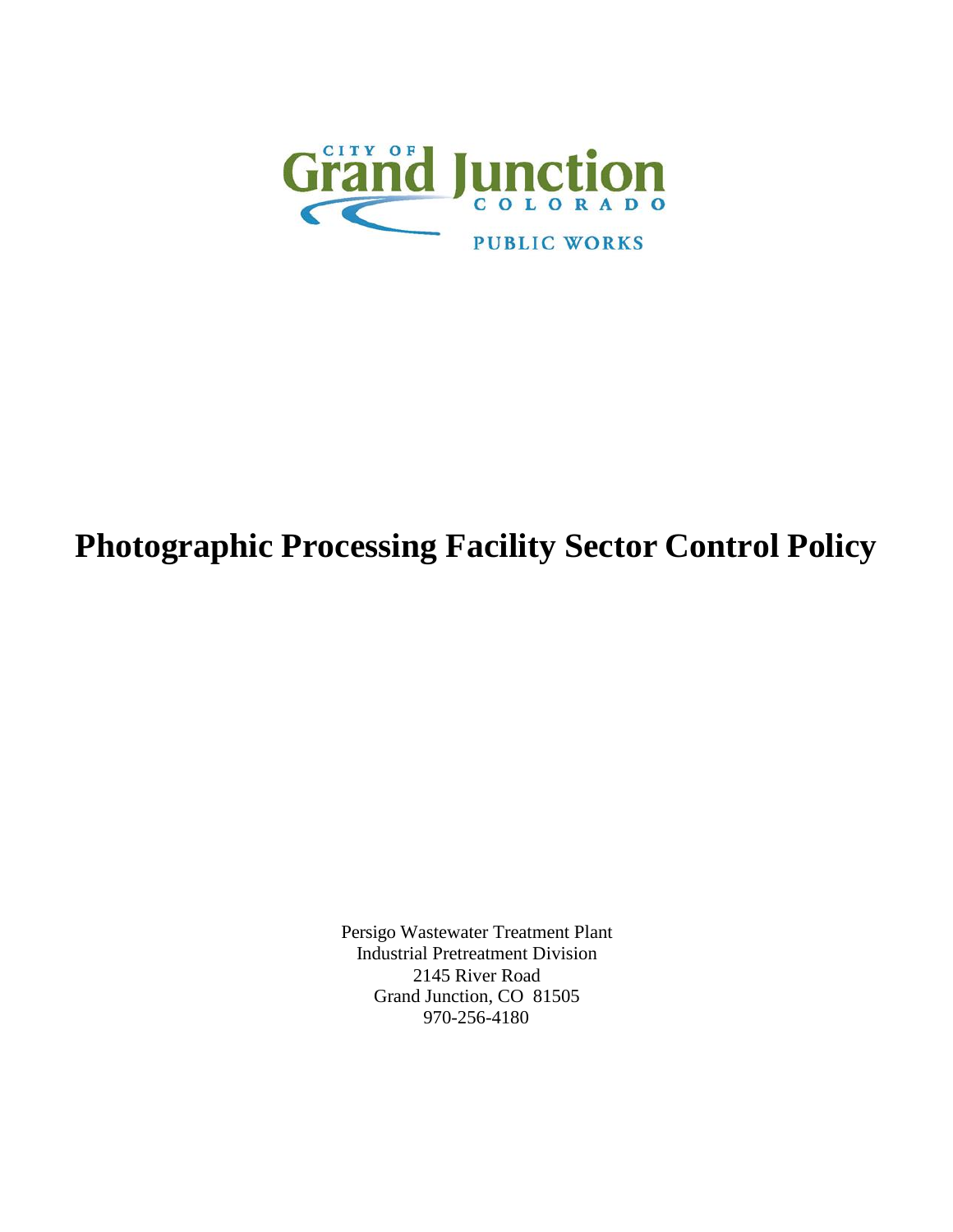#### **I. INTRODUCTION**

The United States Environmental Protection Agency (EPA) requires the City of Grand Junction (City) / Mesa County Persigo Wastewater Treatment Facility (Persigo) to have an Industrial Pretreatment Program (Pretreatment) to prevent certain pollutants from entering the wastewater system. The pollutants of concern are those that can interfere with the operation of the wastewater treatment process, pass through the wastewater treatment system without adequate treatment or contaminate treatment plant biosolids.

The Photographic Processing Facility Sector Control Policy (Policy) establishes City requirements for any Photographic Processing Facility (PPF or facility) that has the potential to discharge silver and associated pollutants related to the photographic processing sector into the sanitary sewer system. Such wastes can contribute to wastewater treatment plant process interference, pass-through of pollutants into the environment, contaminate biosolids and impact sewer worker health and safety.

The purpose of this Policy is to minimize the loading of wastes and associated pollutants related to the photographic processing sector from entering the sewer system at the source. The Policy encompasses the entire service area of the Persigo 201 sewer boundary, which includes the City of Grand Junction and portions of Mesa County.

Definitions of the terms used in this Policy are found in Grand Junction Municipal Code (GJMC) Sections 13.04.010 and 13.04.360.

#### **II. AUTHORITY**

The BMPs in this Policy are authorized by Sections 13.04.370 and 13.04.460 of the Grand Junction Municipal Code (GJMC).

GJMC Section 13.04.370 specifically prohibits the discharge of the materials that may cause harm to the Publicly Owned Treatment Works (POTW), which includes the sewer collection system and the Persigo facility. Some of these materials may be found in the discharge from a PPF.

All facilities to which this Policy applies shall comply with all the requirements in this Policy. Facilities shall permit inspections by the City with or without notice for the purpose of determining applicability and/or compliance with this Policy and requirements. Applicable facilities shall inform the City prior to sale or transfer of ownership of the business; or change in the trade name under which the business if operated; or change in the nature of the services provided that affect the potential to discharge pollutants; or remodeling of the facilities that may result in an increase in the pollutant loading.

The City's Industrial Pretreatment Division staff is responsible for implementing this Policy. Duties include but are not limited to reviewing building plans, inspecting applicable facilities for compliance and enforcing Policy requirements.

#### **III. BACKGROUND**

The purpose of this policy is to minimize the loading of silver and associated pollutants related to the photographic processing sector from entering the sewer collection system and the wastewater treatment plant from the PPF source.

Silver has a very high toxicity to aquatic life and accumulates in the tissue of aquatic organisms. Processing photographic film, x-rays and photographic prints can produce wastes containing high levels of silver. Such photo processing wastes may contain silver concentrations as high as 15,000 parts per million (ppm) before pre-treatment. Wastes containing more than 5 ppm of silver are classified by the EPA as hazardous waste.

Photo processors can help avoid the generation of silver waste through waste reduction, reuse or recycling. Silver recovery systems collect and recycle the silver that would be sent to the sewer. Businesses can minimize the amount of wastes sent to the sanitary sewer through proper waste management.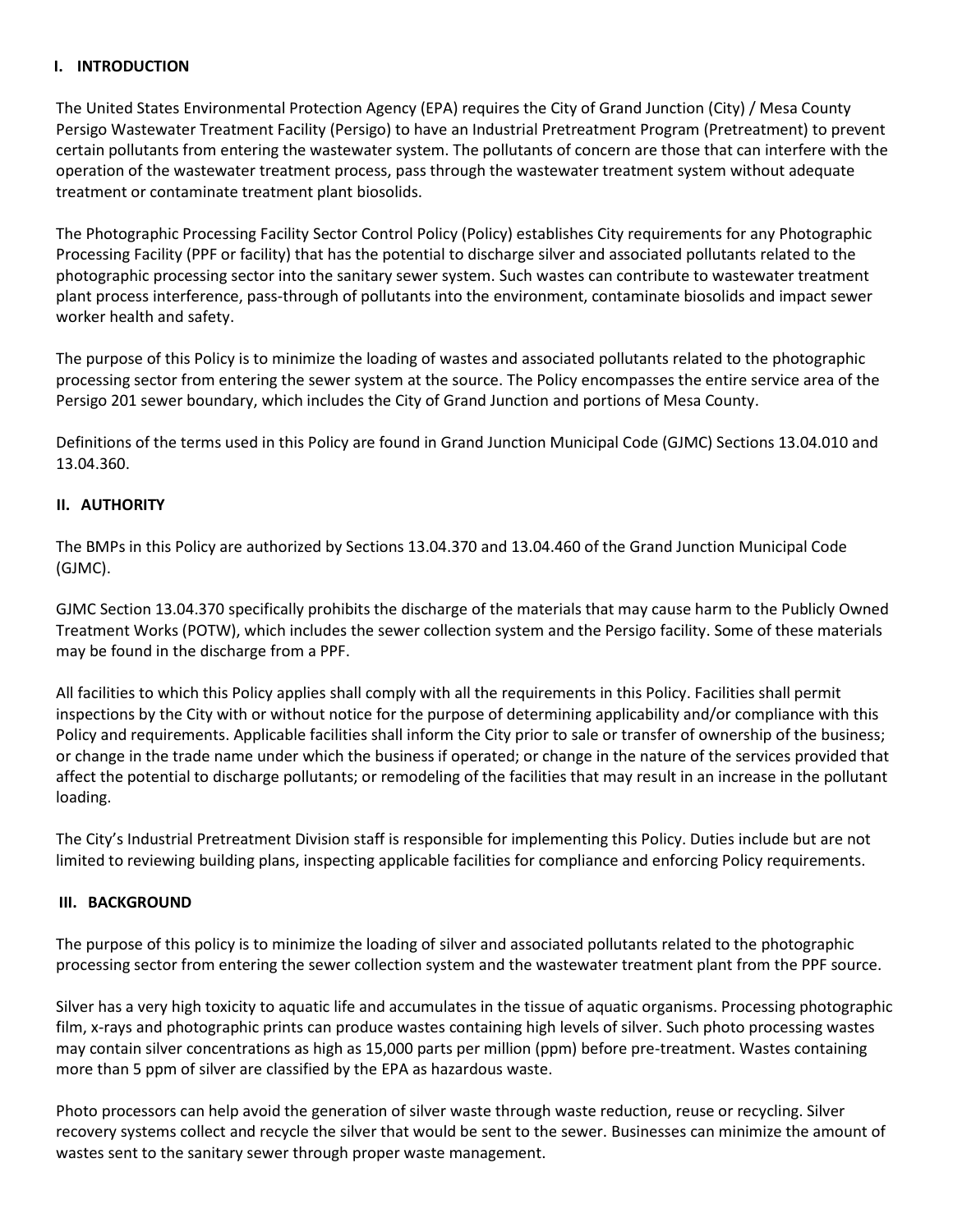### **IV. APPLICABILITY**

Any facility that has the potential to discharge silver and associated pollutants related to the photographic processing sector into the wastewater system is required to install a City-approved silver recovery system (recovery system) to remove silver from process wastewaters and to use the BMPs described in this Policy. Silver recovery units must be approved by the City prior to installation.

This includes:

- New facilities, including the new ownership or lessee of existing facilities;
- Existing facilities closed for a period of one year or longer;
- Existing facilities undergoing remodeling with a change to plumbing and drainage fixtures; and
- Existing facilities changing from a conditionally exempt facility to one where wastes and associated pollutants related to the photographic processing sector are used or discharged in amounts that could hinder sewage disposal.

All PPFs are required to complete an Industrial Pretreatment Application to determine applicability of BMP requirements.

# **V. SILVER RECOVERY SYSTEM REQUIREMENTS**

A recovery system is a plumbing treatment device that is installed between the PPF drainage and the sanitary sewer system. It is designed to remove silver from the facility wastewater discharge prior to sanitary sewer discharge.

All spent chemicals, including fixer, bleach-fix, stabilizer and wash water must be treated in the recovery system prior to discharge. Developer from photo and x-ray film processing operations is not required to be treated.

For optimum recovery system treatment:

- Keep facility wastes segregated to facilitate reuse, recycling or treatment;
- **E** Ensure the treatment system is serviced at the recommended intervals and keep records of all servicing;
- Ensure a person knowledgeable about the treatment system is present whenever it is in operation; and
- Test the system for recovery of silver in order to determine optimum times for cartridge replacements. Future cartridge replacements may then be based on flow, square footage of film & paper processed or time-in-service

All recovery systems must be approved by the City prior to installation. Proper maintenance is required to ensure the recovery system operates properly.

- A. City Requirements
	- 1. Plan Review. All PPFs are required to complete a City Industrial Pretreatment Application to determine applicability of recovery system requirements. The City requires a recovery system be installed at applicable facilities. If a recovery system is required it shall be installed at the expense of the facility owner or lessee prior to opening for business.
		- a. The facility property owner or lessee or authorized representative is responsible for contacting the City for the purpose of obtaining a site plan review. The site plan review shall determine the need of recovery system requirements necessary to control facility discharges into the sanitary sewer system. The review of such plans shall in no way relieve the facility from the responsibility of modifying such facilities as necessary to produce a discharge acceptable to the City in accordance with GJMC. The type of a required recovery system shall be approved by the City prior to installation. Written approval from the City must be obtained prior to installation of a recovery system.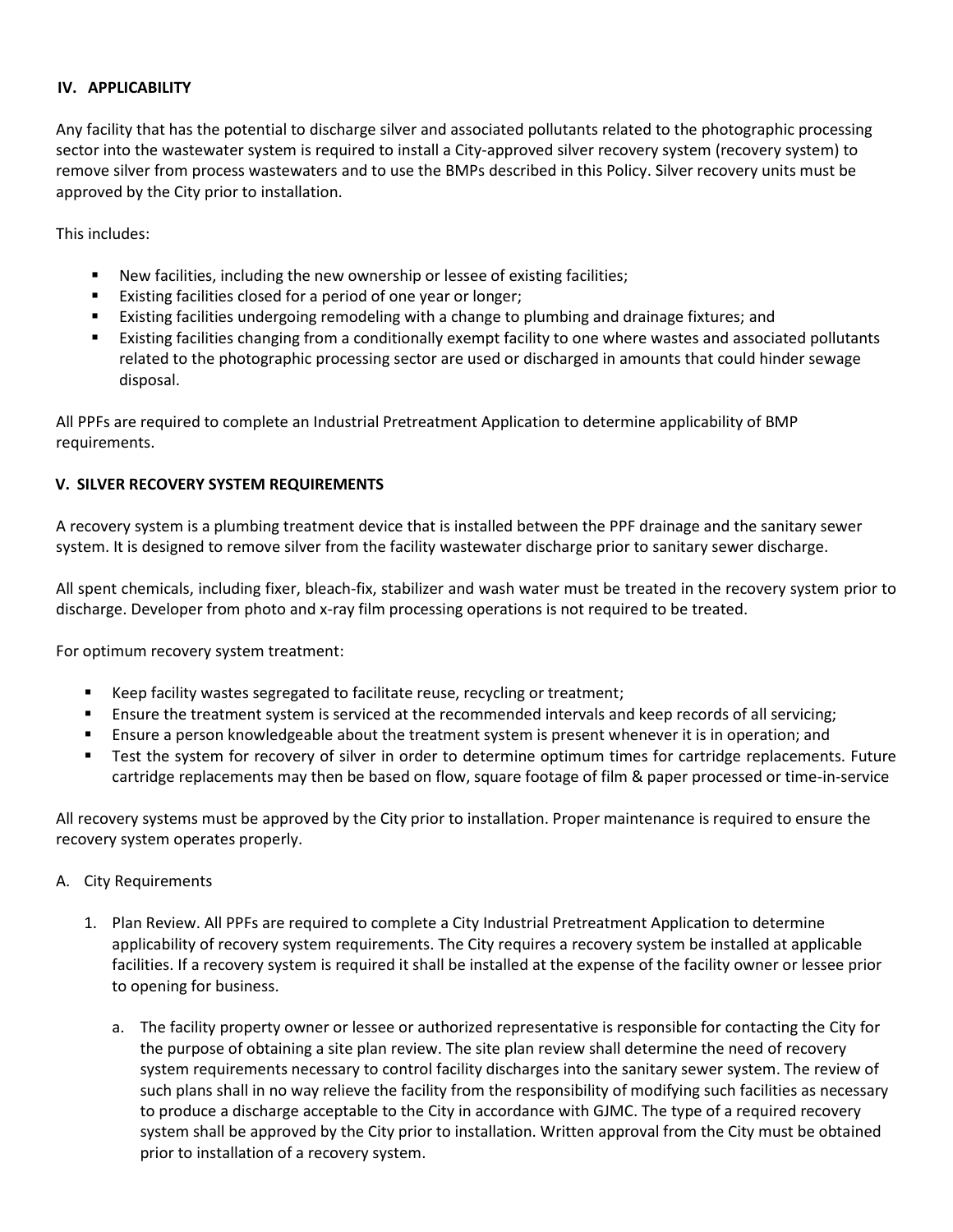- b. Plans shall be submitted for approval prior to any of the following:
	- **Construction of a new building;**
	- Change in the building use or nature of the services provided that affects the potential to discharge wastes and associated pollutants related to the photographic processing sector;
	- Remodeling of the facility that may result in an increase in flow or loading of wastes and associated pollutants related to the photographic processing sector; and
	- Any other reason that otherwise requires the facility to submit plans or specifications for approval through the City or Mesa County Building Department (Building Department).
- c. All plans submitted to the City must clearly show:
	- **Location of the recovery system;**
	- **Type of the recovery system;**
	- **Recovery system detail showing internal plumbing and dimensions;**
	- **All building water and sewer plumbing;**
	- **All plumbing and plumbing fixtures that connect to the recovery system;**
	- **Size of plumbing and plumbing fixtures that connect to the recovery system;**
	- A table or schedule identifying all plumbing fixtures; and
	- All chemical storage areas.
- d. The installed recovery system and associated plumbing shall be inspected and approved by the Building Department prior to issuing a Certificate of Occupancy. Plans shall not be deviated from once a City Planning Clearance has been issued. If a situation warrants the change of an approved plan, an amended copy must be resubmitted to the City and Building Department for approval.
- e. Upon change of ownership of any existing facility which is required to have a recovery system, the applicant for sanitary sewer service shall have the burden to demonstrate that a properly sized and properly functioning recovery system is installed to the satisfaction of the City.
- 2. Plumbing Criteria
	- a. Recovery systems are required to have a 95% minimum silver removal efficiency.
	- b. The recovery system and associated plumbing should only be installed by a licensed plumber or experienced contractor. The plumbing drainage from each process that has the potential to contain silver must be connected to the recovery system. Toilets, water closets, urinals, hand washing sinks and other plumbing fixtures conveying human waste shall not drain into or through the recovery system.
- 3. Location. The facility must ensure recovery systems are installed and connected to be easily accessible for inspection, cleaning, pumping and maintenance at all times.
- 4. Variances. A variance from the requirements of this policy may be granted by the City for good cause. The facility has the burden of proof of demonstrating through data and other information why a variance should be granted. In no case shall a variance result in a violation of any City requirement or effluent limit specified in GJMC. The granting of any variance shall be at the sole discretion of the City. If a variance is granted for a specific Pretreatment requirement, the facility is still required to institute BMPs and other mitigation measures as determined by the City. If a variance is granted, and if the City determines there have been changes to the facility or to the facility's operation that occurred after the time of granting the variance that would have required a specific Pretreatment requirement, the facility will be required to install such Pretreatment.
- B. Operation and Maintenance Requirements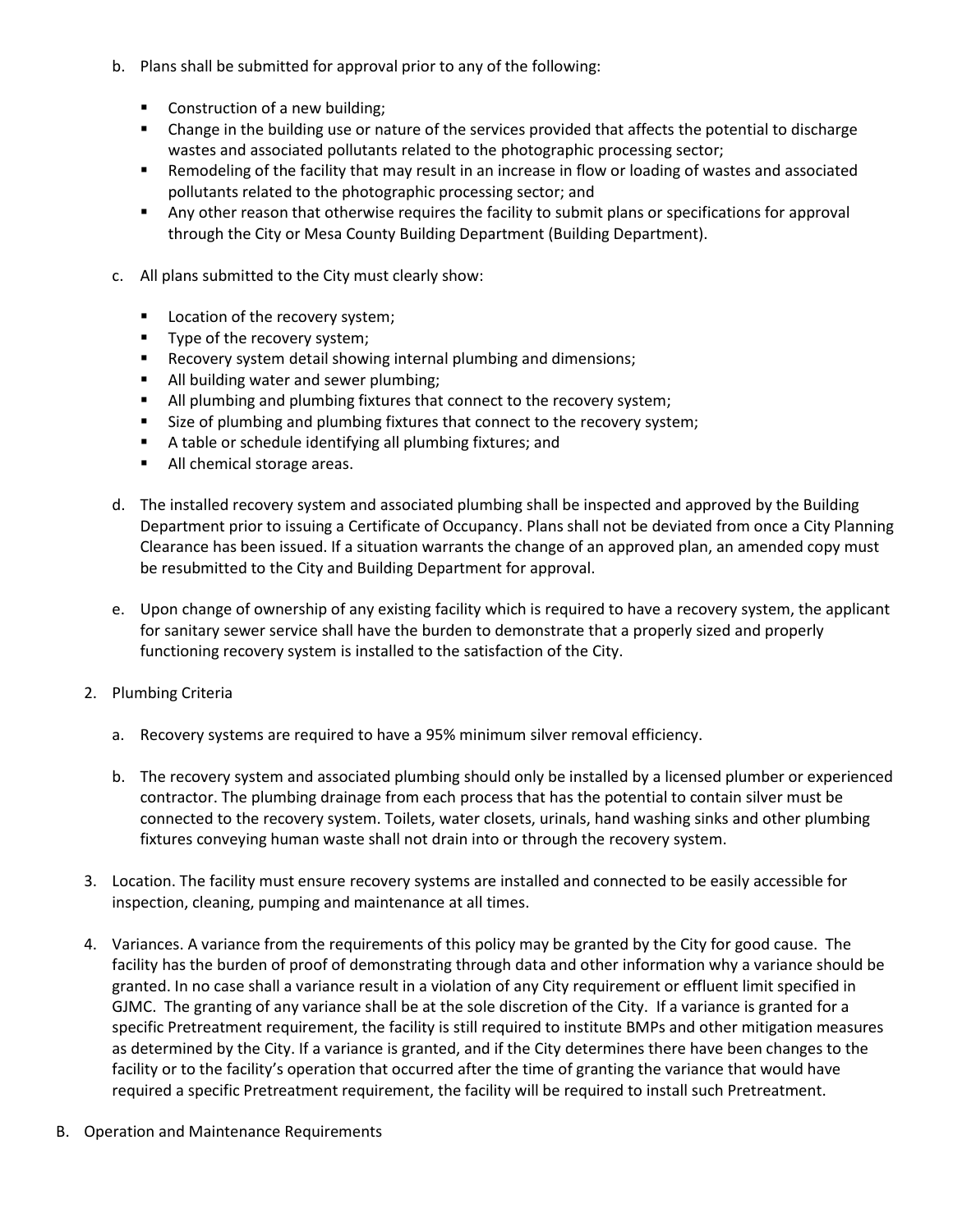- 1. A facility shall properly maintain and clean a recovery system at its own expense in order to keep it in efficient operating condition at all times. All facilities are required to structurally maintain all components of their recovery system per manufacturer's requirements.
- 2. Recovery systems shall be maintained by regularly scheduled cleaning so it will properly operate as intended to efficiently intercept the silver from the facility's wastewater and prevent the discharge of materials into the City's sanitary sewer system.
- 3. Facilities are responsible for the maintenance, servicing and proper waste disposal of the recovery system and cannot abrogate this responsibility to a contractor or any other agent. After servicing, all recovery system contents must be properly disposed of at an approved waste facility in accordance with federal, state and local regulations. Under no circumstances shall recovery system contents be reintroduced to the sanitary sewer system.
- 4. A facility should ensure that the company used for the removal and transportation of silver waste is properly certified.
- 5. The waste hauler must provide a certification of proper disposal on a waste manifest for each recovery system servicing to the facility. All records, receipts, and manifests of recovery system maintenance, removal of recovery system contents, and off-site hauling of recovery system waste shall remain on-site and accessible for review by the City for a minimum of three (3) years.

# **VI. BEST MANAGEMENT PRACTICES**

- A. The purpose of Best Management Practices (BMPs) is to minimize the discharge of silver and other prohibited materials into the sanitary sewer system. The following BMPs shall be implemented by applicable facilities:
	- 1. Chemical identification. Facilities are required to maintain an inventory of chemicals used.
	- 2. Chemical disposal. Excess chemicals, including expired or otherwise unwanted chemicals, shall not be disposed to the sanitary sewer.
	- 3. Drains. All floor drains connected to the sanitary sewer in photographic production areas shall be sealed. Machine drains shall be labeled to indicate if they flow to a silver treatment system or directly to the sewer.
	- 4. Signage. Signs shall be posted above sinks and similar devices located in process areas prohibiting the discharge any waste in violation of this Policy down the drains. Signs shall be posted on faucets reminding employees not to use water to clean up spills.
	- 5. Employee training. Employee training shall be provided as part of the normal orientation process and annually thereafter and shall include, at a minimum, the following subjects:
		- **This Policy;**
		- How to properly dispose of wastes; and
		- The location, use, and disposal of absorption products to clean any spills.

Training shall be documented and employee signatures retained indicating each employee's attendance and understanding of the practices reviewed. Training records shall be retained for a period of three (3) years and made available for review at any time by the City.

B. Spill Prevention and Secondary Containment. All facilities are required to have measures in place and take proper precautions necessary to control unwanted discharges to the sanitary sewer. Chemicals, liquid products and wastes must be stored away from drains or within adequate containment to reduce the potential for spills reaching the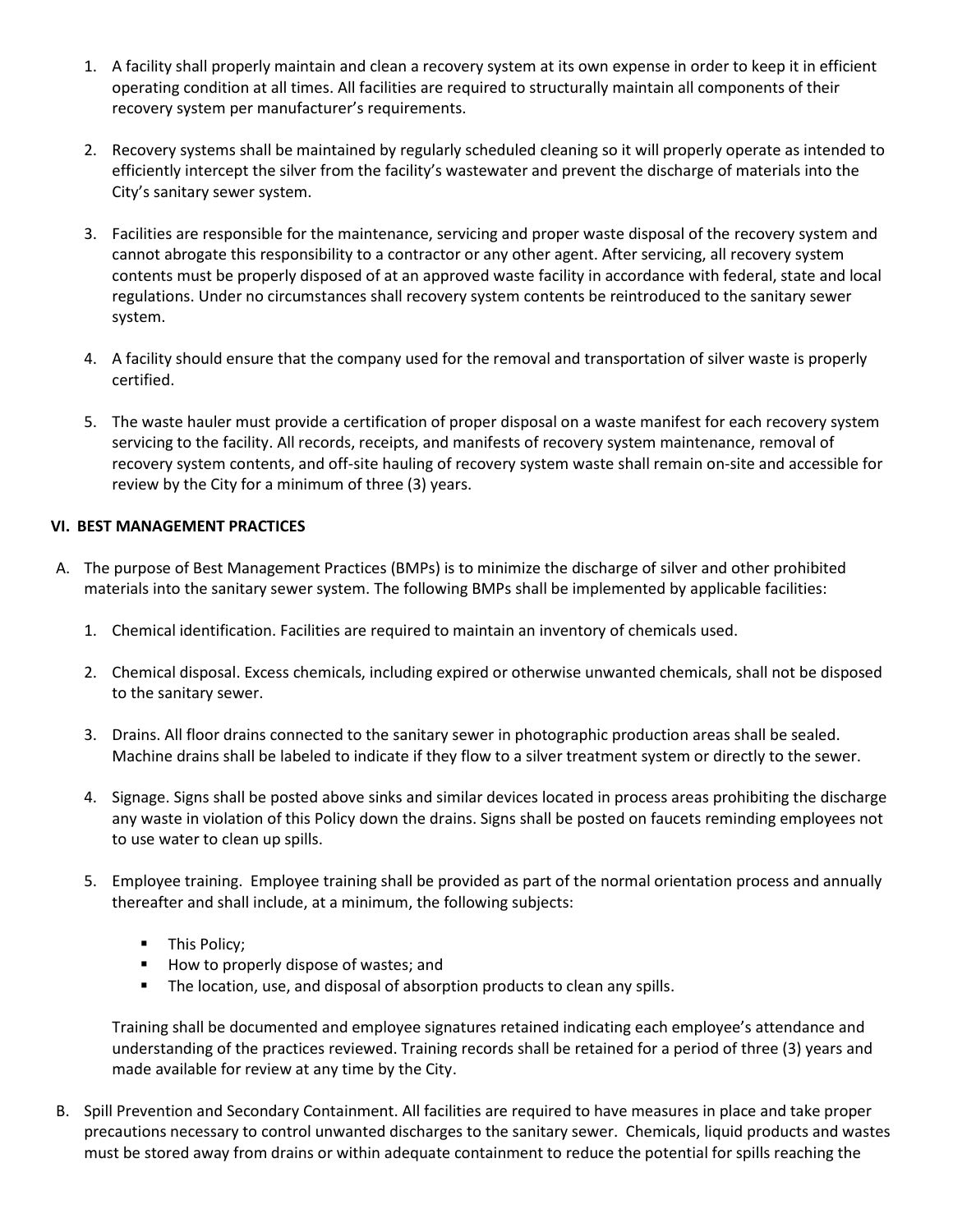sanitary sewer and/or storm drainage system. All chemical and waste storage areas must be properly maintained.

- C. Prohibitions. A facility may not introduce into the POTW any pollutant(s) which cause(s) pass-through or interference. A list of general and specific prohibitions is contained in GJMC Chapter 13.04.
- D. Hazardous Wastes. Hazardous waste as defined in 40 CFR Part 261 and/or as determined by CDPHE shall not be discharged to the sanitary sewer system unless specifically authorized by the City. A user may request approval from the City for the discharge of a hazardous waste. Such a request must be made in writing; no such discharge is allowed until written approval by the City is obtained.
- E. Recordkeeping. Records, including waste manifests, training forms, logs, maintenance on wastewater treatment equipment, or any other records that document compliance with the requirements of this policy, shall remain on site and accessible for review by the City for a minimum of three (3) years. The City may require a user that falls under the provisions of this policy to submit copies of all records, receipts, manifests, or other documentation.
- F. Discharge Request. A completed Request to Discharge Industrial Process Wastewater (Discharge Request) form shall be submitted for approval by the City for any non-domestic wastewater discharge that is non-routine or unique. Any such discharge must include the Safety Data Sheet and/or lab analysis results for all parameters requested to be discharged. No discharge may occur without written City approval.

#### **VII. ENFORCEMENT**

- A. The City is required under federal regulation to enforce against violations pursuant to its Enforcement Response Plan. The City has the authority to seek and assess civil and/or criminal penalties for each violation for noncompliance by all industrial users of the publicly owned sewer system and has the authority to enforce the requirements in this Policy.
- B. If an inspection of a facility shows non-compliance with any of the Policy requirements or any violation of the GJMC the facility will be issued a Notice of Violation to correct the violation. Inspection results will be provided in writing to the facility upon request.
- C. Corrective deadlines for violations are as follows:
	- **Spills or leaks shall be cleaned-up within 24 hours;**
	- Records, receipts, and/or manifests of BMP maintenance not available for review upon inspection must be provided to the City within five (5) calendar days;
	- Recovery system cleaning must be completed within ten (10) calendar days;
	- Chemical storage/ secondary containment issues must be resolved within ten (10) calendar days;
	- Missing signage must be replaced within ten (10) calendar days;
	- Violations involving improper employee BMP adherence shall require retraining of the employee with documentation of such training to be provided to the City within ten (10) calendar days; and
	- Recovery system repairs must be completed within fifteen (15) calendar days.
- D. If a facility fails to make the corrections within the allotted timeframe or as designated on the NOV, the facility will be subject to further enforcement including but not limited to increased fines and penalties.
- E. The City has the authority to perform work or hire a contractor to perform work necessary to bring a facility into compliance with this Policy. Any extraordinary costs incurred by the City due to Interference, damage, Pass through, or maintenance necessary in the treatment and/or collection system shall be paid by the facility to the City. The direct costs of all labor, equipment and materials incurred in rectifying the Interference or damage, including reasonable attorney's fees, shall be billed directly to the owner or the facility by the City, and such costs shall become part of the total charges due and owing to the City and shall constitute a lien on the facility until paid in full.